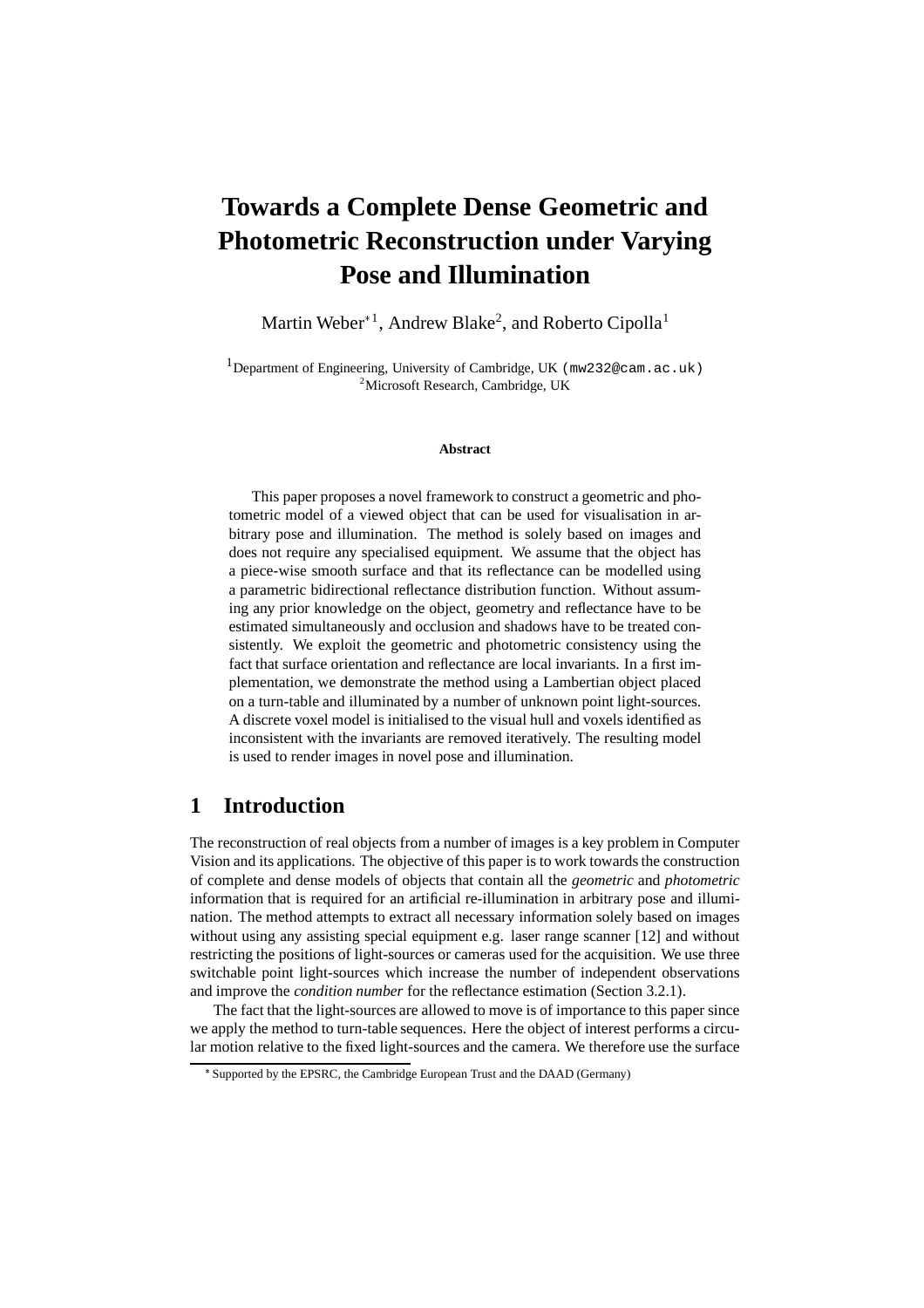orientation and the reflectance as quantities that are invariant with respect to lighting and viewing conditions to induce correspondences. Since orientation and reflectance are not directly related to the observations, we formulate a consistency criterion which is used in a space-carving framework to exclude locations that do not have consistent invariants.

# **2 Previous Work**

Besides previous work on shape recovery, the estimation of illumination and reflectance properties [11, 12, 13, 14] are relevant for our method since they are part of the quantities we have to estimate.

### **2.1 Shape from Shading and Photometric Stereo Methods**

Shape from shading and related methods employ the dense intensity structure provided by image data. The problems in applying methods of this type can be seen on one hand in the restriction to one view-point, which excludes a complete reconstruction, and the limitations deriving from its differential structure on the other hand. The differential nature of the reflectance information expresses itself in a partial differential equation and is referred to as *irradiance equation* [8]. As a consequence, the reconstruction requires a prior on shape [7, 1] and regularisation [16]. This problem can be reduced by using several light-sources as in photometric stereo [15] but the technique is limited by the restriction to one view. Our method is related to shape from shading techniques in that we are exploiting the dense irradiance values for geometric constraints on the surface orientation. However, we use multiple-view information (which is required for a complete model anyway) to avoid the integration of the irradiance equation.

### **2.2 Multiple-View Techniques**

One way of avoiding the problem of integrating surface orientations is to use stereo. Multiple view techniques offer direct access to 3D structure by triangulation [6] and the framework of epipolar geometry is a source for several important techniques for calibration and reconstruction [4, 6]. While these methods use salient features that can be localised in and tracked across views, they cannot be used to obtain dense information. Therefore, more recent work has focused on dense multiple view methods [5, 2, 17]. The general problem one faces is to relate intensities that correspond to the same surface location but are in general not invariant due to a relative motion of the light-sources or, for view-dependent reflectance models, also due to the motion of the camera. An interesting approach to overcome this problem is suggested in [10] where special configurations of light-source and camera are explored that can serve to eliminate the view dependency and hence lead to invariants that can be directly correlated. However their methods require either that camera and light-source be interchanged to form a *stereopsis pair* or that a large number of images ( $> 100$ ) is recorded while the light-source is moved in a prescribed way. These impractical requirements can be avoided if a parametric reflectance model is used to predict intensities of corresponding points. A step in this direction has been taken [2] using *surfels* which comprise geometric and photometric information. Its main problem occurs because although estimates within each surfel give good local estimates, there are in general discontinuities along surfel boundaries. Reflectance estimation can also constitute a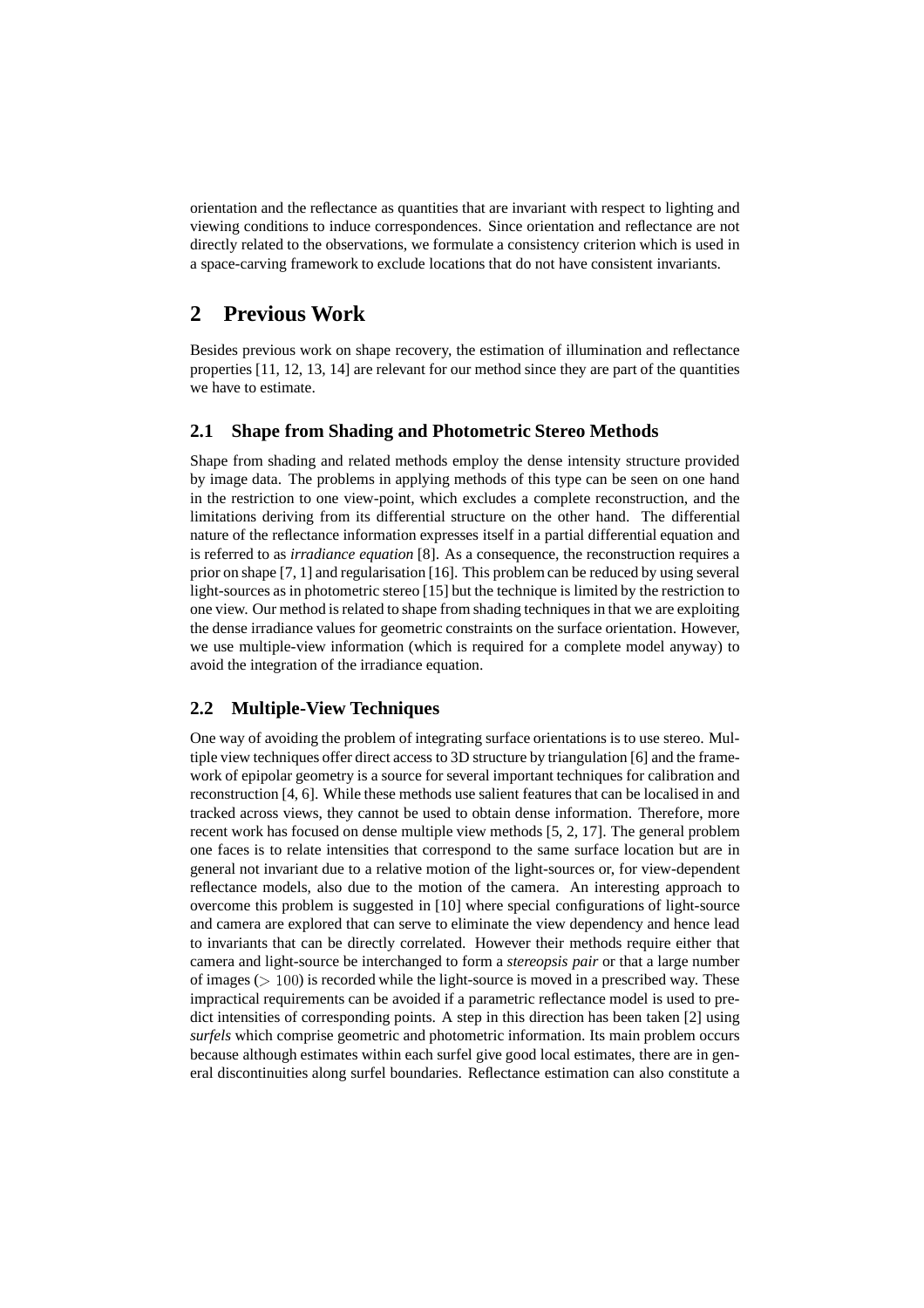difficult optimisation problem. We propose instead to use geometric continuity as a hard constraint implicit to our formulation as a voxel model and to enforce the agreement of the geometric normal field and the photometric orientations at a later stage.

# **3 Theoretical Framework**

The surface of an object, in the context of this paper is the two-dimensional manifold  $S = \partial O$  obtained as the boundary of the set of object points  $O \subset \mathbb{R}^3$ . Furthermore, we assume the surface  $S$  to be smooth (differentiable) so that a uniquely defined outward pointing surface normal is associated with each point on S.

### **3.1 Lambertian Reflectance Map**

In order to model the intensities (irradiance values) observed in the images, one has to complete the purely geometric model by a reflectance function. While in principle one can use any parametric *Bidirectional Reflectance Distribution Function (BRDF)*, we initially restrict ourselves in this paper to the Lambertian reflectance function which leads to a linear least square problem in the estimation. From the Lambertian reflectance law we obtain an expression for the predicted intensity values  $y(p)$  for a surface position p:

$$
y(p) = R_{\rho}(p)S(p) \tag{3.1}
$$

where  $R_{\rho}$  denotes the Lambertian reflectance factor and S the light-source:

$$
R_{\rho}(l,n) = \rho \langle l,n \rangle, \quad S(p) = \frac{b}{|q-p|^2}
$$
 (3.2)

here  $\rho$  is the albedo factor, l and n are the unit vectors at the surface location pointing towards the light-source and the surface-normal respectively and  $b$  denotes the strength of the source (located at  $q \in \mathbb{R}^3$ ) measured at the surface point  $p \in S$ .

### **3.2 Photometric Consistency Constraint**

This section defines the residual map which expresses the constraints that derive from the observed intensities in a point-wise fashion. Assuming<sup>1</sup> the surface location  $p$  is visible and not in shade in image  $\gamma$  of the sequence, equation 3.1 yields the prediction

$$
y_j(p) = R_{\rho j}(p) S_j(p) \tag{3.3}
$$

for the observed irradiance  $y_i$ . While one expects generally that neighbouring locations on the object have similar orientation, this relation does not extend to neighbouring pixels in images of the object: here, due to the projection, points of different depth can become neighbours without having any neighbourhood relation on the object. Therefore we postpone the exploitation of neighbourhood relations to the stage where we have estimated an approximate 3D model and can identify which locations are indeed near to each other. Preparing the introduction of the residual map, we define the following cost function as a measure of how well a particular hypothesis agrees with the observations:

<sup>&</sup>lt;sup>1</sup>We assume furthermore that inter-reflections are weak and can be neglected.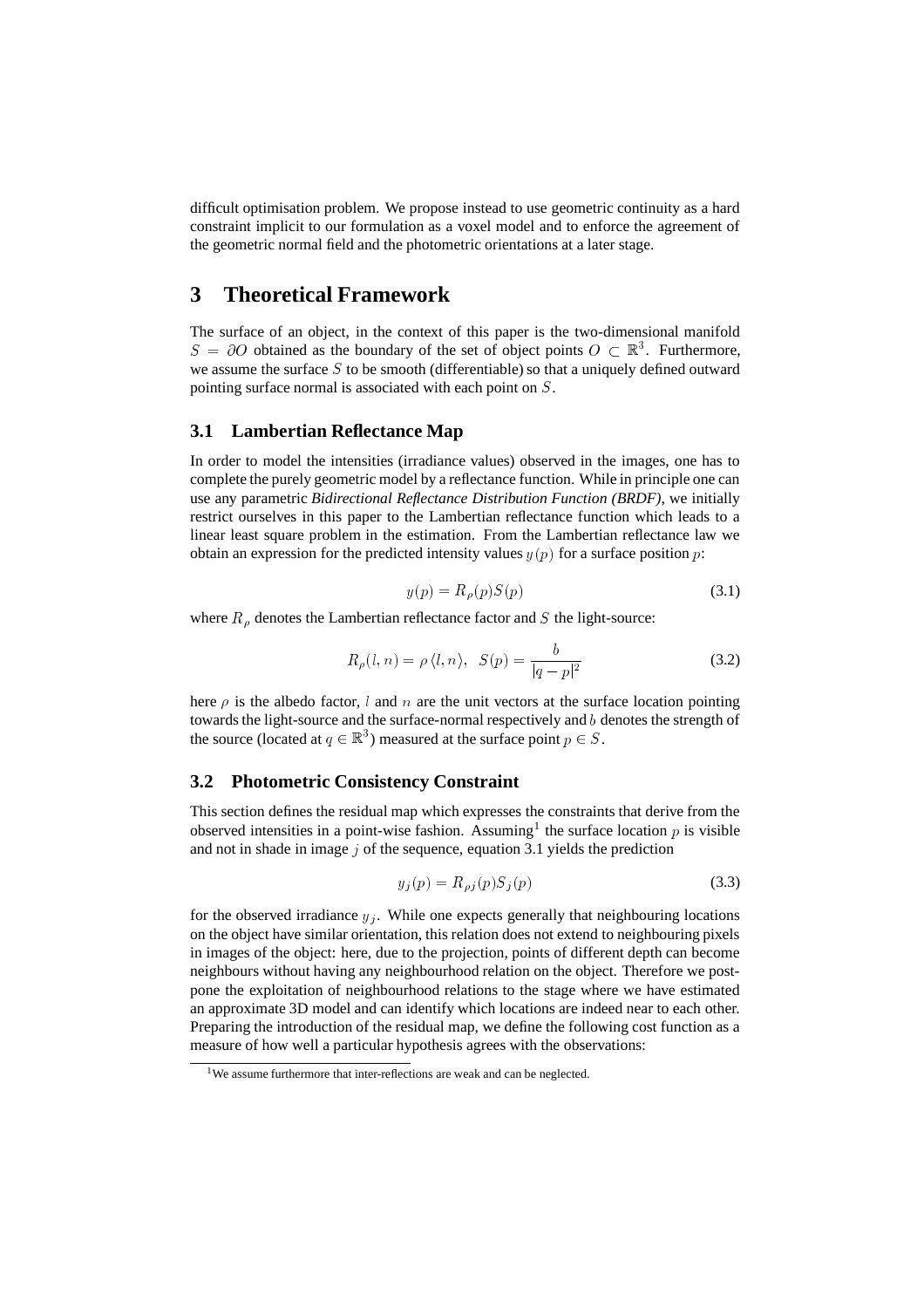Assuming orientation and reflectance are described by  $\theta = (n, \rho) \in S^2 \times \mathbb{R}$ , we express the cost  $f(\theta, p)$  of position  $p \in \mathbb{R}^3$  to be on the surface:

$$
f(\theta, p) = \frac{1}{2} \sum_{j=1}^{m} \left( \frac{1}{\Delta y} [R_{\rho}(l_j, n) S_j(p) - y_j] \right)^2
$$
 (3.4)

where  $y_i$  is the measured irradiance value in image j corresponding to p and  $\Delta y$  denotes its uncertainty. The sum is over all images in which the point  $p$  is visible and not in shade with respect to the point light-source described by  $S_i$ .

Whether the solution of the optimisation problem related to  $f$  can be used to determine all parameters depends on the number of independent images  $m$  that observe  $p$ :

- $m \geq 3$ : The surface normal *n* and the albedo  $\rho$  can be calculated which minimise f and if  $m > 3$  the remaining error serves as consistency measure (Section 3.2.1).
- $\bullet$   $m < 3$ : Observations are not sufficient to determine all parameters.

We now use  $f$  to define the *residual map* which assigns the positive value

$$
r(p) = \inf_{\theta \in S^2} \times \mathbb{R} f(\theta, p) \tag{3.5}
$$

corresponding to the assumption that location  $p \in \mathbb{R}^3$  is on the surface. In the absence of noise,  $r$  vanishes on the surface  $S$ . Note that unlike methods that directly match intensities, one is not restricted here in the choice of illumination or viewing conditions as long as these conditions are either known or one is able to estimate them independently.

#### **3.2.1 Robust Calculation of the Lambertian Residual Map**

The Lambertian reflectance model simplifies the estimation considerably when the combined vectors  $\theta = \rho n \in \mathbb{R}^3$  and  $l_j := S(p) l_j \in \mathbb{R}^3$  are introduced. The Lambertian expression for the image irradiance (Equation 3.1) is linear in  $\theta$ :  $y_i = \langle \tilde{l}_i, \theta \rangle$ . It can therefore be rewritten in Matrix form:

$$
A\theta = y, \text{ with } A := (\tilde{l}_1, ..., \tilde{l}_m)^t \in L(\mathbb{R}^3, \mathbb{R}^m)
$$
 (3.6)

Given the vector of measured irradiance  $y \in \mathbb{R}^m$ , the optimum parameter combination  $\theta_*$ can be expressed using the *pseudo inverse*:  $\theta_* = A^+ y$ . The pseudo inverse can be written using a *truncated QR-decomposition*: Decomposing  $A = Q_s R_s$  with  $R_s \in L(\mathbb{R}^3, \mathbb{R}^3)$ and  $Q_s \in L(\mathbb{R}^3, \mathbb{R}^m)$  one has  $A^+ = R_s^{-1} Q_s^t$ . Hence one can also write  $AA^+ = Q_s Q_s^t$ and using this, one finds for the norm of the residual vector  $A\theta_* - y$ :

$$
r(p) = \frac{1}{2} (A\theta_* - y)^2 = \frac{1}{2} (Q_s Q_s^t y - y)^2 = \frac{1}{2} (y^2 - w^2)
$$
 (3.7)

where  $w := Q_s^t y$  got introduced. Hence, the numerical calculation of the residual map, used as carving criteria in Section 4, does not require a matrix inversion and allows for a numerically stable computation. The full inversion (back-substitution) is only required when the reflectance and orientation parameter  $\theta$  itself have to be calculated using  $R_s \theta = w$  in order to supply the photometric data for the carved model. Note that  $\{l_i\}$ determines the *condition* of (3.6) and that a non-planar set of vectors  $\tilde{l}$ , is required.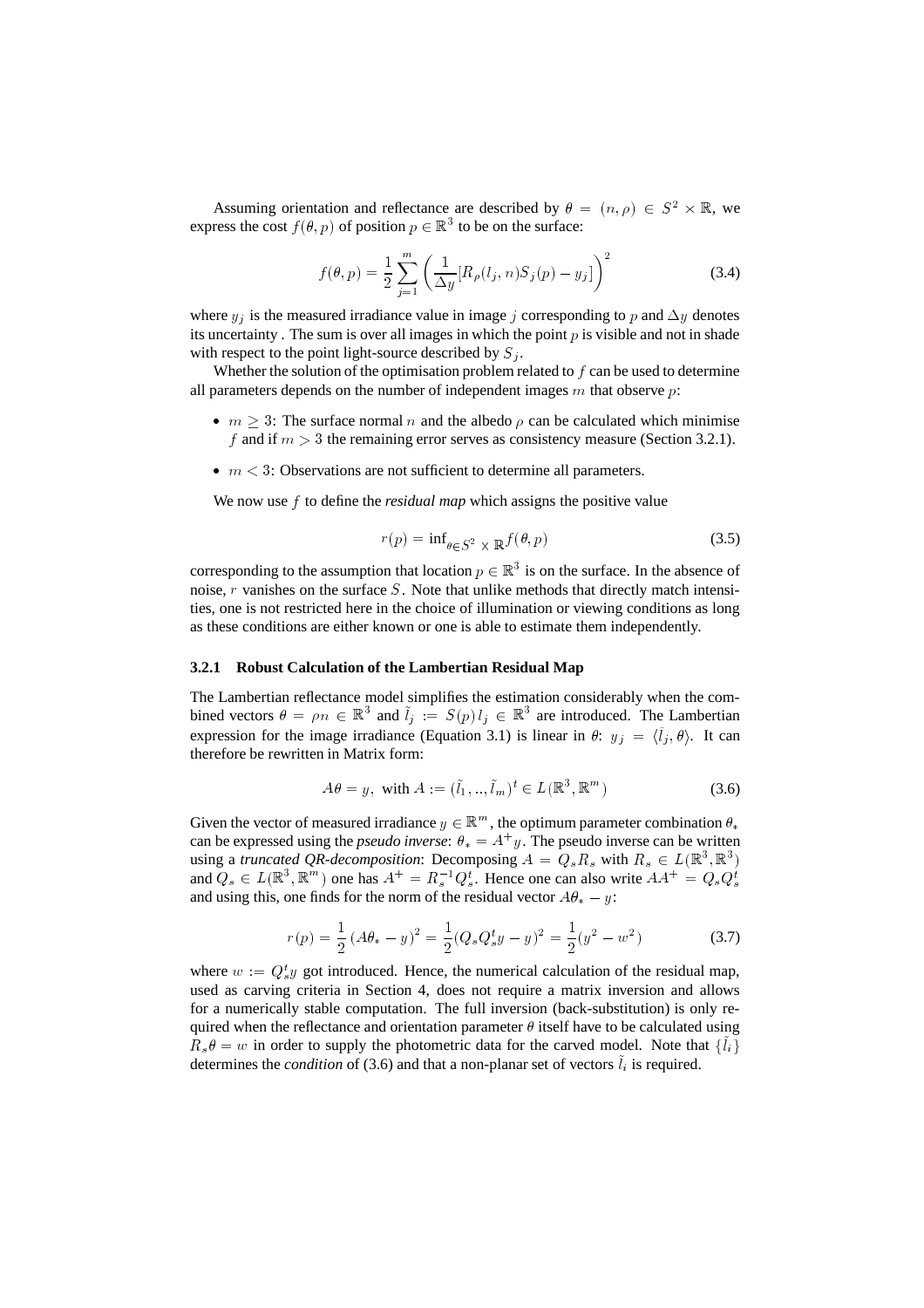#### **3.2.2 Predicting Geometric Accuracy**

The geometric constraint is expressed in the fact that the residual map vanishes if  $p$  is a point on the surface. Figure 1 explains the situation when  $p$  is off the surface:



Figure 1: Dependence of the observed irradiance value registered in camera  $C_i$ : The left diagram illustrates the true surface location  $p$  with surface normal  $n$  and depth-parameter  $s_{\ast}$ . Indicated is also the surface location  $p_i(s)$  that is observed in  $C_i$  instead of p if s differs from  $s_{*}$ . The right diagram shows the tangential motion induced by a change in the depth hypothesis. Drawn is the slice defined by the surface normal and the focal point  $C_i$ . Each depth hypothesis s leads to a corresponding surface-location  $p_i(s)$  in the slice. For  $s \to s_*, V_i(s)$  converges to a tangent vector  $V_i' \in T_p S$ .

In general, the camera  $C_i$  will observe  $p_i(s)$  and record the corresponding irradiance value  $y_i(s)$ . If  $p(s)$  does not correspond to a location on the surface we therefore expect a non-vanishing value of the residual map that can be approximated to second order in the following Taylor expansion:  $r(s) \approx \frac{1}{2} \sum_i \left(\frac{y_i'}{\Delta u}\right)^2 (s-s_*)^2$ . As is illustrated in Figure 1, one can expect to observe deviations  $y_i$  even in the case of homogeneous surfaces. These deviations are related to the local curvature of the surface and can be expressed using the Weingarten map W (sometimes referred to as *shape operator*):  $y_i' = \nabla_n R(l_i, n) W V_i'$ , where  $V_i$  denotes the tangent vector indicated in the slice of Figure 1. Finally, deriving from the previous equation, we can predict the uncertainty of the geometric estimation

$$
\Delta s = \Delta y \frac{1}{\sqrt{r'}} \propto \Delta y \frac{1}{\sqrt{m}} \frac{1}{\kappa |\nabla_n R|}
$$
\n(3.8)

We list a few relevant conclusions that can be drawn from this expression:

(distance  $\Delta s$  off the surface) in the presence of noise ( $\Delta y$ ):

- The accuracy increases with the square root of the number of available observations.
- Curvature  $(\kappa)$  enters the equation in first order. That implies that the residual parameter does not deliver any constraint in the case of flat surfaces.

# **4 Experimental Set-Up**

The experimental set-up consists of a turn-table, three lamps and a digital camera. The turn-table is used to generate a circular motion of the object while the camera and point light-sources are fixed. The situation is equivalent to a fixed object and simultaneously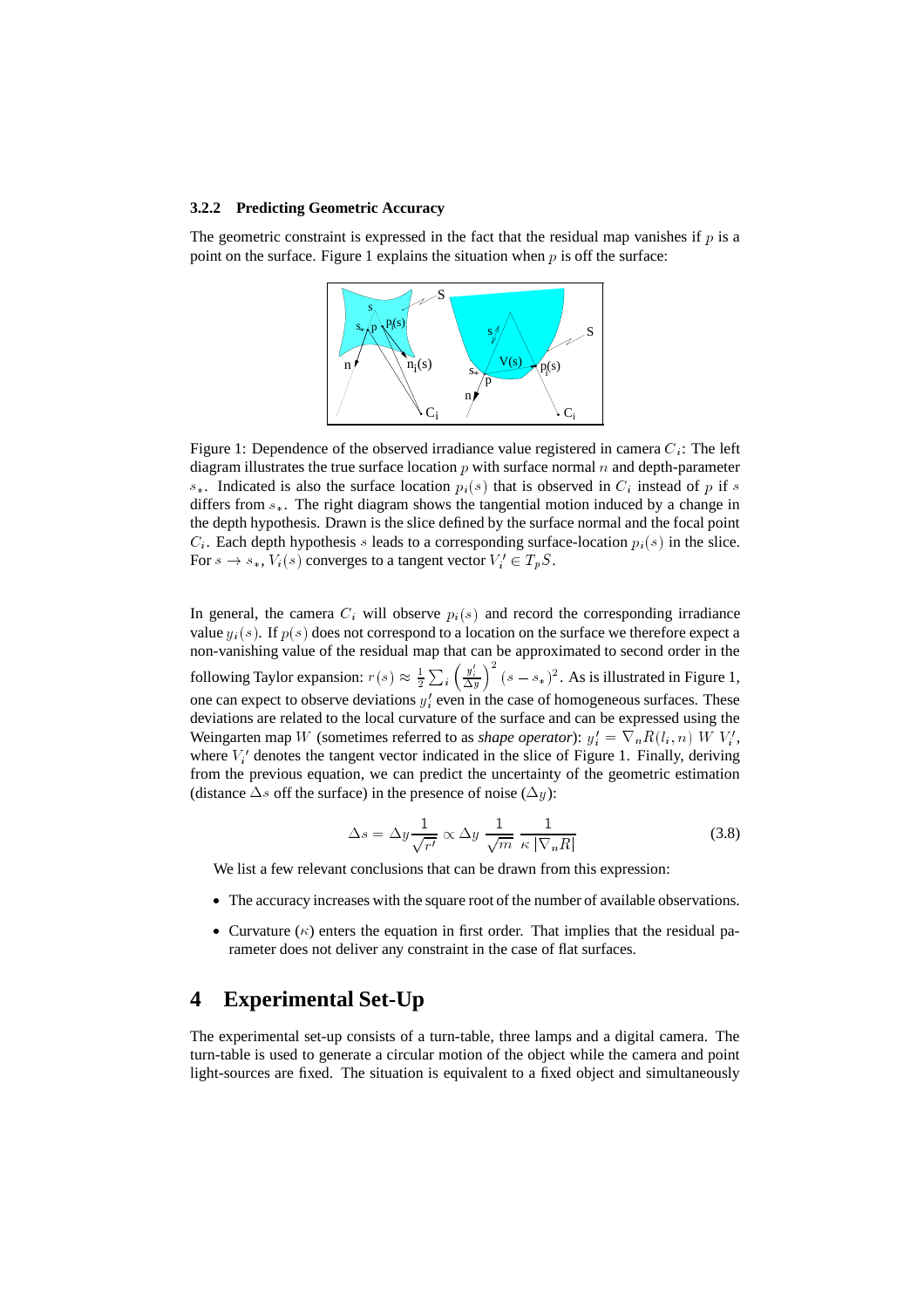rotating camera and light-sources. As light-sources we use controlled halogenic bulbs without any reflector to approximate point-like behaviour. The bulbs have  $20W$  power each and are powered by a constant  $12V$  DC supply unit. For each of the sequences (Figures 2 and 3) we recorded images corresponding to the 30 combinations resulting from  $10$  rotational configurations and one of the three light-sources being turned on at a time. We use a *Canon PowerShot G2*, as a commercial digital camera that can be operated in manual mode and record non-compressed image files. In order to obtain sensible irradiance values, we checked the photometric linearity of the camera (response function) and removed the thermal noise (offset) from the generated images. In addition to the recording of the object-sequence, we recorded a second sequence of a cube of homogeneous Lambertian material used for calibration purposes.



Figure 2: Recorded sequences: Shown are the images recorded for ten rotational views.



Figure 3: Recorded objects: Shown is one image from each of the recorded sequences.

### **4.1 Calibration**

In order to exploit the relations found in Section 3, we need to calibrate the camera and light-sources and need to determine the motion relative to the object.

 **Camera Calibration:** For the camera calibration we use standard techniques [4, 6] and define object coordinates using a calibration grid.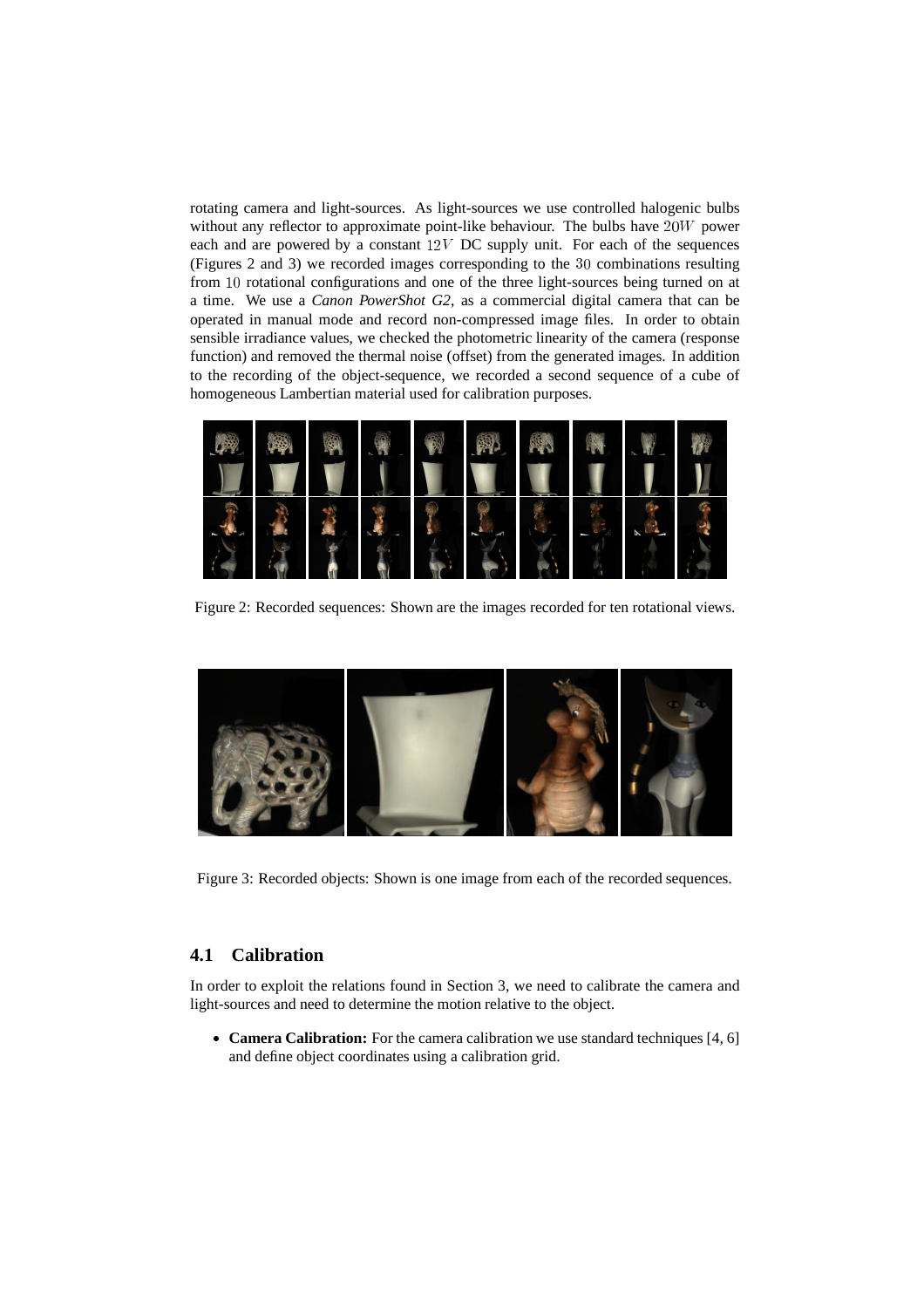**Light Estimation:** Assuming isotropic point light-sources, one can use the calibration sequence also to calculate the positions and intensities of the light-sources. The method used was described in [14] and requires only the images of the calibration sequence to calibrate each light in turn. The resulting locations of the light-sources can then be expressed in the coordinate system of the camera (which remains at rest relative to the lights throughout the sequence).

### **4.2 Model Generation**

Similar to the space carving algorithm [9], the object is represented as a voxel array where each voxel contains the residual value  $r(p)$  and an invariant parameter vector  $\theta = \rho n$ . We used the residual map as the carving criterion. Starting from an initial large cube that contains the object  $O$  the segmentation of the object is used to obtain the *visual hull*  $V$ . We then exploited several invariant consistency criteria to restrict the object iteratively to the smaller consistency hull  $C_{\infty}$ :

$$
\forall i \ \ O \subset C_{\infty} \subset C_{i+1} \subset C_i \subset V \subset \mathbb{R}^3
$$

- **Initialisation** ( $C_0 = V$ ): We use *B-spline snakes* [3] on the outline contour to segment each image into two regions: object and background. In combination with the known projection matrices we can therefore calculate the *visual hull* which is known to contain all of the object  $O: O \subset V \subset \mathbb{R}^3$  and serves us as initialisation.
- **Visibility**: Before one can proceed and apply the constraint deriving from the residual map, one needs to determine in which of the images the location in question is observable. Fortunately the problem of determining visibility and shade<sup>2</sup> for the *unknown* object can be solved in a conservative way: Using the current estimated consistency hull  $C_i$ , we can determine for each location  $p \in C_i$  whether it would be observed if  $C_i$  were the true object. By the containing property we have  $O \subset C_i$ and hence if  $p$  is not visible in  $O$  it will certainly not be visible in the larger hull  $C_i$ . Therefore, working with  $C_i$  instead of O has merely the effect of restricting the number of observations of which we are sure to be able to make<sup>3</sup>.
- **Carving Criteria**: Once the set of safe observations is determined, we use the photometric constraints as *carving criteria*: We remove voxel  $p$  if:

$$
r(p) \ge (m - d) \epsilon_{\text{max}}^2 \tag{4.1}
$$

Here  $d = 3$  is the number of parameters in the reflectance model and m the number of observations used in the calculation of the residual value  $r(p)$ . Relation 4.1 is motivated by a  $\chi^2$  statistic and a suitable value for  $\epsilon_{\text{max}}$  can be determined by measuring<sup>4</sup> the pixel noise  $\Delta y$  and selecting a confidence level.

 **Segmentation Consistency Constraint**: For objects that contain edges or corners, the surface orientation is not well defined and causes photometric inconsistencies which result in large residual errors and can lead to wrong removal of voxels. In

<sup>2</sup>A point is in shade if it is not *visible* form the position of the light-source.

<sup>&</sup>lt;sup>3</sup>Note in particular that this implies that any carving can only take place on the boundary  $\partial C_i$  of  $C_i$ .

<sup>4</sup>Where we determined the pixel-noise by recording several images of an unchanged scene.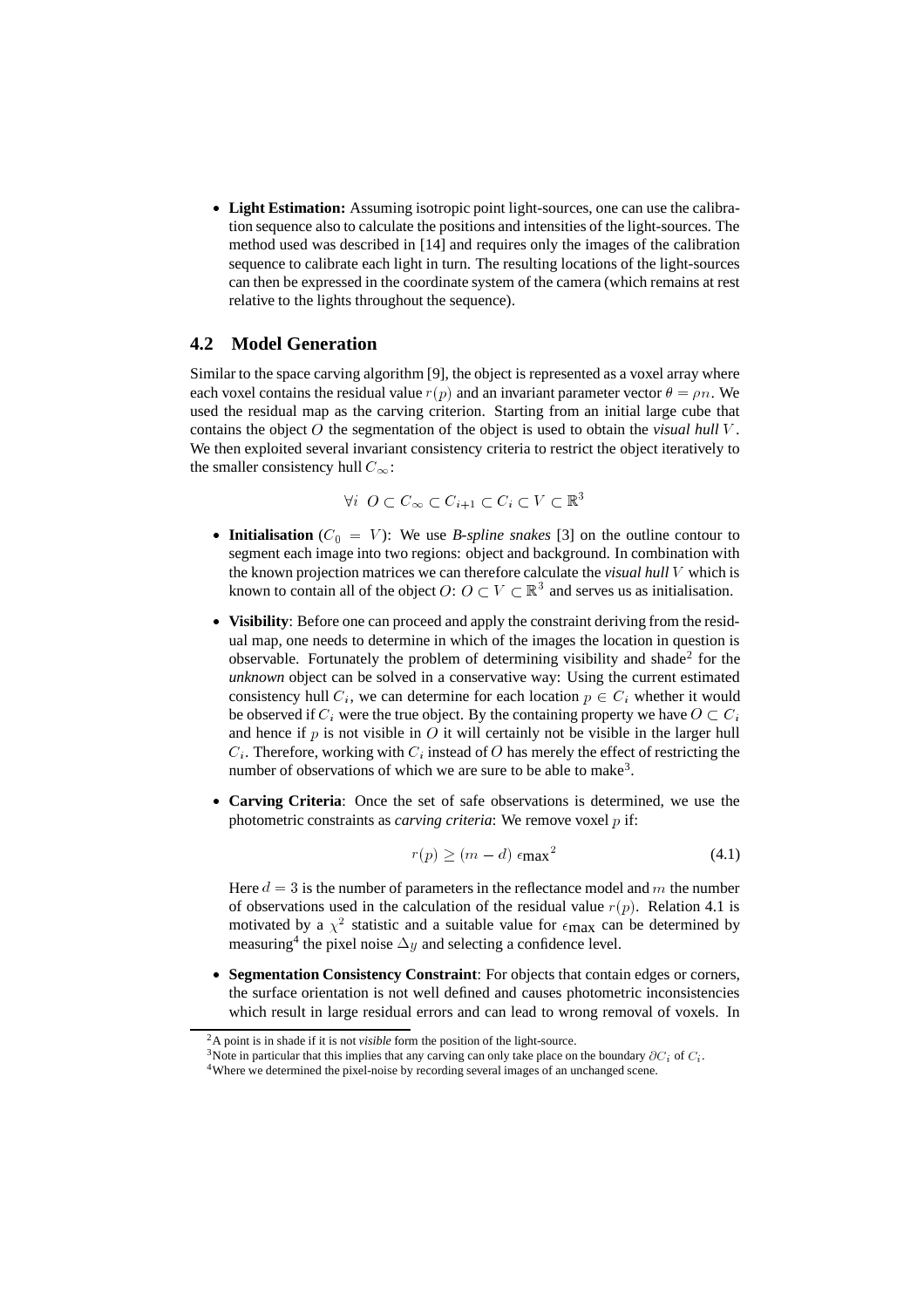order to extend our method to objects with piece-wise smooth surfaces (e.g. the turbine blade in Figure 3), we protect locations along outside edges in the following way: If the removal of voxel  $p$  implies an inconsistency with the observed silhouettes, then  $p$  is protected and cannot be removed.

 **Resulting Lambertian Model**: The iterative process stops when all voxels are consistent. The resulting Lambertian model is finally estimated consisting of the boundary of the final consistency hull  $C_{\infty}$ :  $M = \partial C_{\infty}$ . Each voxel  $p \in M$  has a reflectance parameter  $\theta$  which is estimated as described in Section 3.

# **5 Experimental Results**

Using the models generated by our method, we produced several views of the original objects displayed in Figure 3. The stone elephant and the turbine blade provide almost homogeneous surfaces. The elephant has a structure of holes and the turbine blade has a concave area. The clay turtle and the porcelain cat are examples for textured objects. The cat shows mild specular reflectance and has some dark coloured areas. Figure 4 shows views of the generated models in novel pose and illumination. While all views are different from the projective projections used in the acquisition, the differences are most obvious in the overhead views of the elephant, turtle and cat. It can be observed that the method gives realistic models even in the case of homogeneous surfaces and under complex occlusion constraints such as the ones provided by the elephant sequence. The concavity of the turbine blade is recovered correctly by our method with an accuracy depending on the curvature (cf. Equation 3.8). The geometry of the reconstructed models is displayed separately in the top row of Figure 4, where we have replaced the estimated albedo by . The overall calculations took about four hours per sequence in our present non-optimised implementation on a 900MHz pentium-III processor. The constructed models are available as *VRML* models at: http://svr-www.eng.cam.ac.uk/˜mw232/Research/

# **6 Conclusion and Future Work**

In this paper we considered a multi-view photometric reconstruction technique that only requires a turn-table, switchable lights and a digital camera. We exploited the fact that surface normal and reflectance are local invariants with respect to lighting and viewpoint. We demonstrated the simultaneous and dense recovery of reflectance and geometry under varying illumination which constitutes a problem for methods based on intensity correlation. All necessary calibration of the camera and the light-sources was solely based on images. We found that the photometric consistency constraint is sufficient to reconstruct curved surfaces and we were able to quantify the obtainable geometric accuracy (Equation 3.8). The practical use of our framework was then explored in space carving, where inconsistent voxels are removed. We were able to demonstrate the successful reconstruction of Lambertian scenes and concluded with images of the re-illuminated model. In our future work, we aim to use an advanced surface model (e.g. level-set methods) and to extend the method by the estimation of more general parametric reflectance models with specular components (e.g. Torrance-Sparrow model).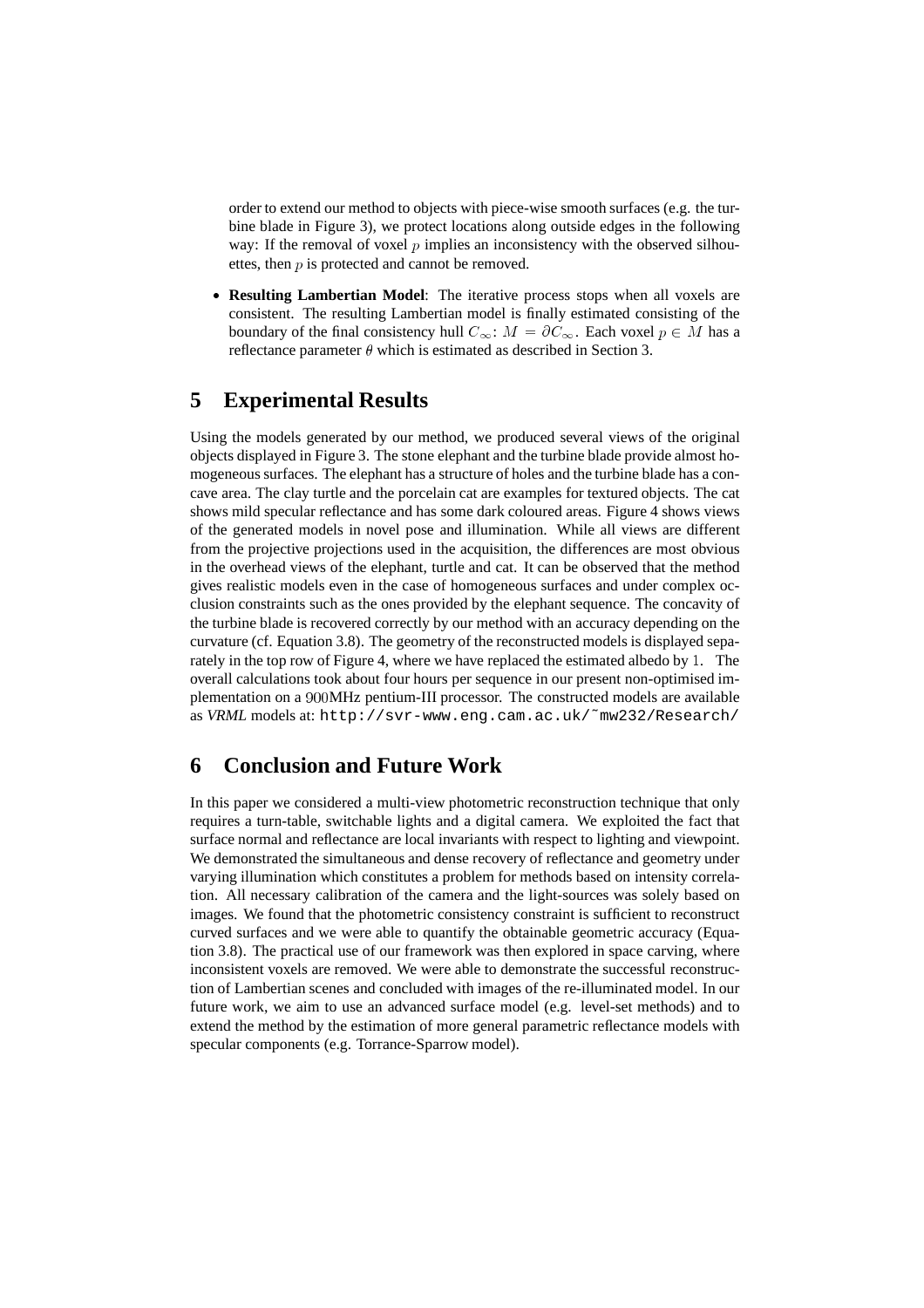

Figure 4: Novel views generated from the estimated models: Shown are orthographic views calculated using a virtual point light-source and a virtual orthographic camera. Images were rendered using the estimated albedo values except images of the top row, where a constant albedo was used. Our method reproduces successfully the structure of the objects even in the presence of complex visibility and shade situations (stone elephant). The reconstructed turbine blade gives an example of a homogeneous object with a concave area. The differences between visual hull and consistency hull are indicated in the horizontal section of the turbine blade. Note that the reconstructions contain all visible details such as the straw hat of the clay turtle. The reconstruction of the porcelain cat is limited by the deviation from Lambert's law but still gives rise to a qualitatively correct model.